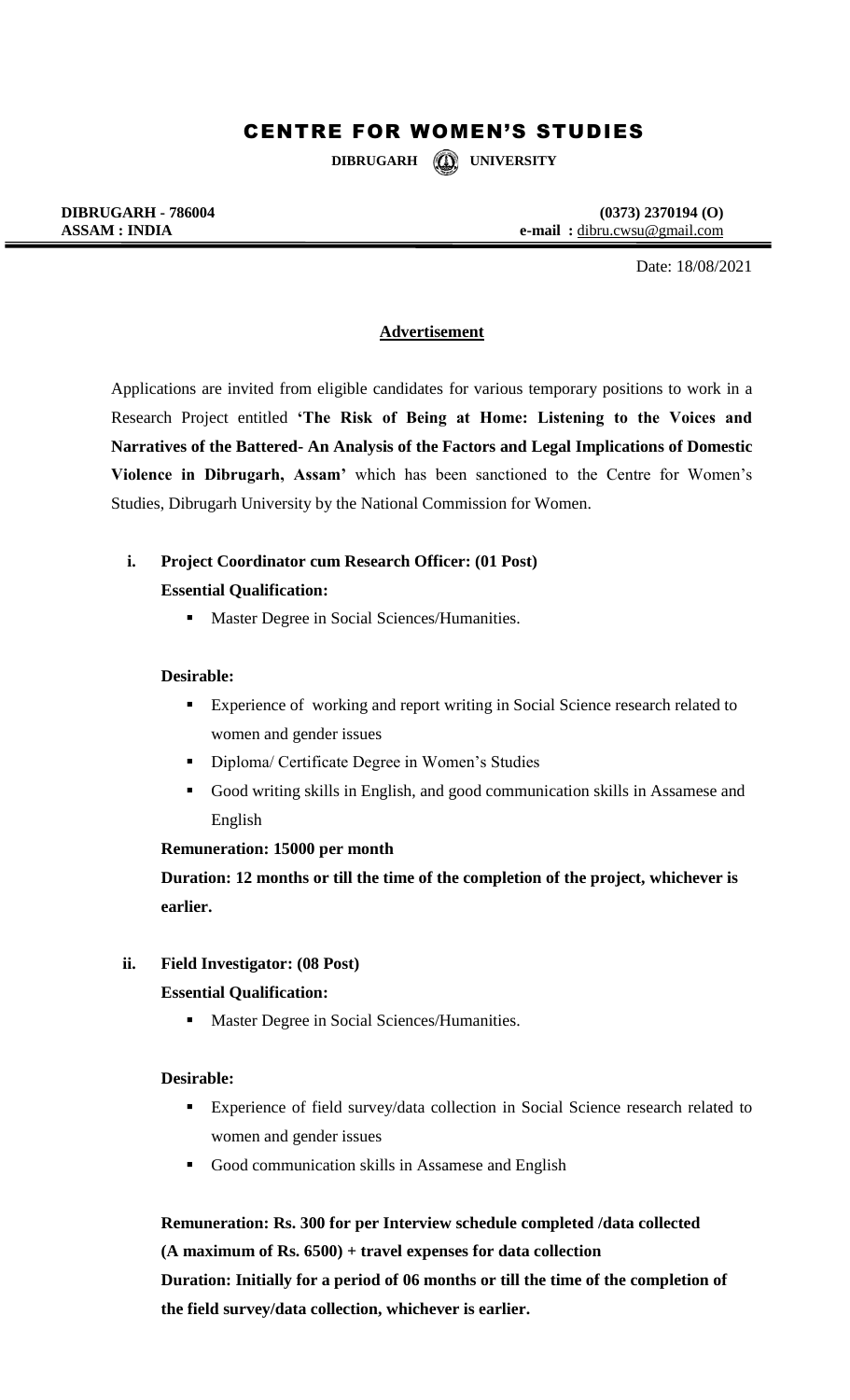### **iii. Data Analyst: (02 Post)**

### **Essential Qualification:**

- **Master Degree in Social Sciences/Statistics/Humanities**
- Knowledge of working with SPSS

### **Desirable:**

- **Experience of working in Social Science research related to women and gender** issues
- Good communication skills in Assamese and English

### **Remuneration: 7000 per month**

**Duration: Initially for a period of 06 months and till the time of the completion of the data collection and analysis, whichever is earlier.**

Interested eligible candidates are invited to submit application to the Chairperson, Centre for Women's Studies, Dibrugarh University in the prescribed format along with a CV to the email id **[cwsduproject@gmail.com](mailto:cwsduproject@gmail.com) by 5 p.m. of 25 August, 2021.** 

- **1.** Only shortlisted candidates will be called for an interview
- **2.** The appointment is purely temporary and will terminate automatically on termination of the research project
- **3.** The appointed persons shall have no claim of appointment/absorption in the Dibrugarh University or the Funding Agency

Sd/-

Nasmeem F. Akhtar Chairperson Centre for Women's Studies Dibrugarh University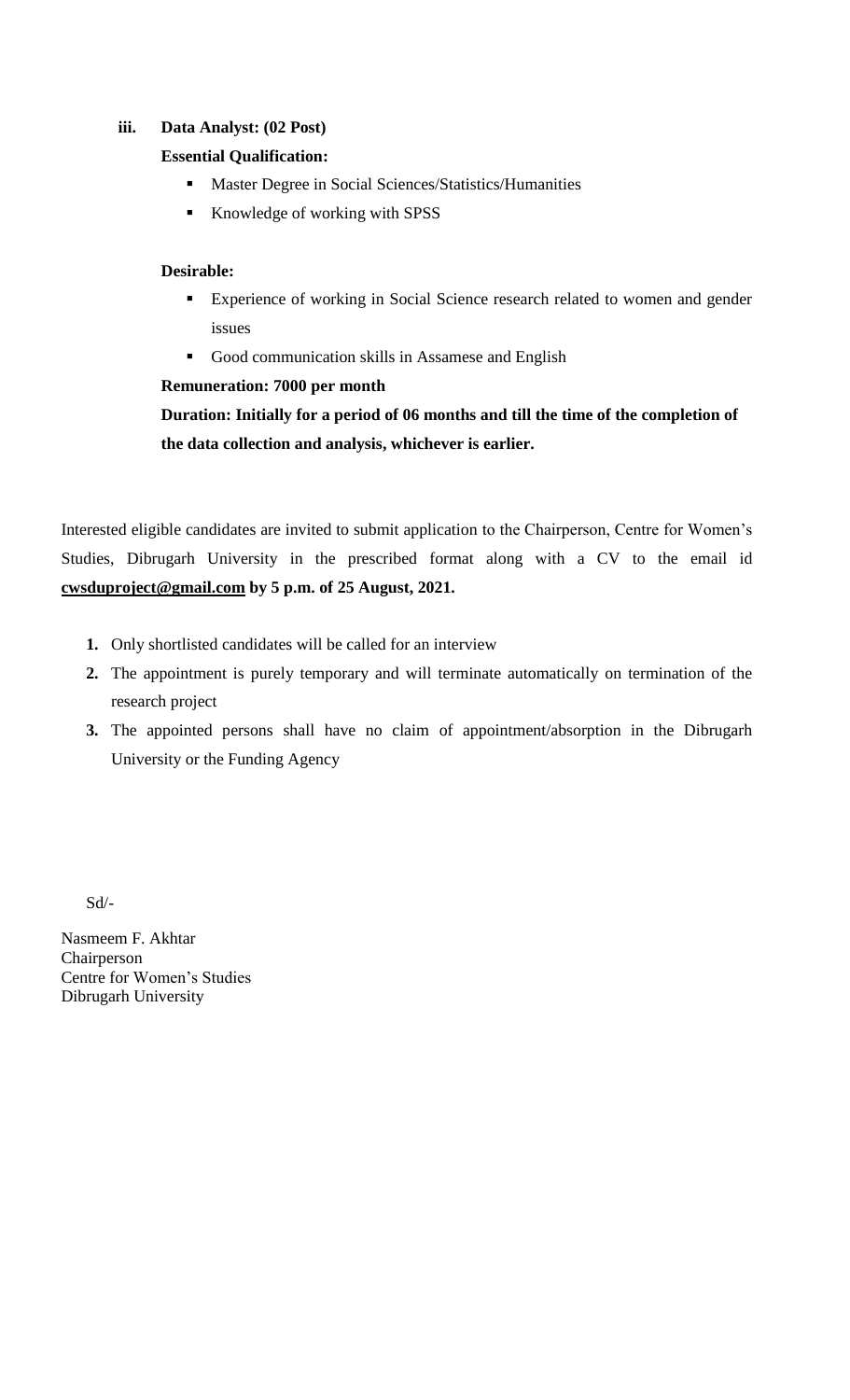### **Application Form for the Post of …………………………………………**

| <b>Application Number</b> | Date of Receipt    | filled<br>(to<br>be | bv |
|---------------------------|--------------------|---------------------|----|
|                           | of the Application | Office)             |    |

### **1. Personal Details:**

| Full Name(In Capital)                               |  |                                   |                                      |
|-----------------------------------------------------|--|-----------------------------------|--------------------------------------|
| Date of Birth<br>(DD/MM/YY)                         |  | Gender<br>(Male/Female/<br>Other) | <b>Recent Passport</b><br>Size Photo |
| <b>Address for Communication</b>                    |  | <b>Permanent Address</b>          |                                      |
|                                                     |  |                                   |                                      |
|                                                     |  |                                   |                                      |
|                                                     |  |                                   |                                      |
|                                                     |  |                                   |                                      |
|                                                     |  |                                   |                                      |
| Mobile no.                                          |  | E-mail                            |                                      |
| Name of the post applied for                        |  |                                   |                                      |
| (Separate application for each post is<br>required) |  |                                   |                                      |
|                                                     |  |                                   |                                      |

# **2. Education Background - From Matriculation Onward**

**(Original Copies along with self attested Xerox copies needs to be produced at the time of interview, if shortlisted)** 

| $\mathbf{S.}$ No. | <b>Degree</b> | <b>Board / University</b> | <b>Regular/Part time</b> | Year | <b>Division</b> | % Marks<br>/CGPA |
|-------------------|---------------|---------------------------|--------------------------|------|-----------------|------------------|
|                   |               |                           |                          |      |                 |                  |
|                   |               |                           |                          |      |                 |                  |
|                   |               |                           |                          |      |                 |                  |
|                   |               |                           |                          |      |                 |                  |
|                   |               |                           |                          |      |                 |                  |
|                   |               |                           |                          |      |                 |                  |